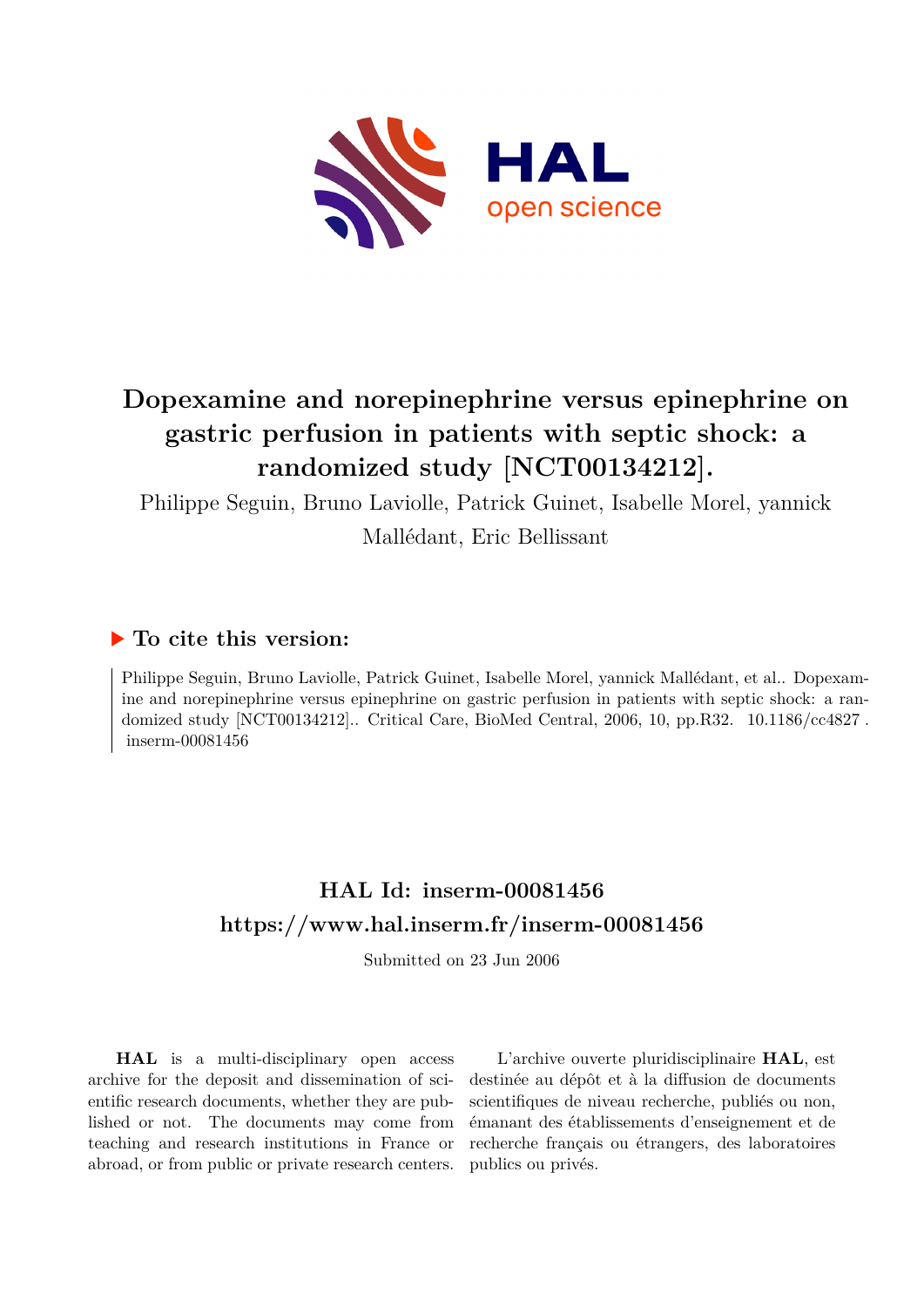# [Open Access](http://www.biomedcentral.com/info/about/charter/) Research **Dopexamine and norepinephrine versus epinephrine on gastric perfusion in patients with septic shock: a randomized study [NCT00134212]**

Philippe Seguin<sup>1</sup>, Bruno Laviolle<sup>2</sup>, Patrick Guinet<sup>1</sup>, Isabelle Morel<sup>3</sup>, Yannick Mallédant<sup>1</sup> and Eric Bellissant<sup>2</sup>

<sup>1</sup>Service de Réanimation Chirurgicale INSERM U620, Hôpital de Pontchaillou, Université de Rennes 1, Rennes, France <sup>2</sup>Centre d'Investigation Clinique INSERM 0203, Unité de Pharmacologie Clinique, Hôpital de Pontchaillou, Université de Rennes 1, Rennes, France <sup>3</sup>Laboratoire des Urgences & Réanimations, Hôpital de Pontchaillou, Université de Rennes 1, Rennes, France

Corresponding author: Philippe Seguin, philippe.seguin@chu-rennes.fr

Received: 17 Nov 2005 Revisions requested: 5 Jan 2006 Revisions received: 23 Jan 2006 Accepted: 26 Jan 2006 Published: 16 Feb 2006

*Critical Care* 2006, 10:R32 (doi:10.1186/cc4827)

[This article is online at: http://ccforum.com/content/10/1/R32](http://ccforum.com/content/10/1/R32)

© 2006 Seguin *et al*.; licensee BioMed Central Ltd.

This is an open access article distributed under the terms of the Creative Commons Attribution License [\(http://creativecommons.org/licenses/by/2.0\)](http://creativecommons.org/licenses/by/2.0), which permits unrestricted use, distribution, and reproduction in any medium, provided the original work is properly cited.

# **Abstract**

Introduction Microcirculatory blood flow, and notably gut perfusion, is important in the development of multiple organ failure in septic shock. We compared the effects of dopexamine and norepinephrine (noradrenaline) with those of epinephrine (adrenaline) on gastric mucosal blood flow (GMBF) in patients with septic shock. The effects of these drugs on oxidative stress were also assessed.

Methods This was a prospective randomized study performed in a surgical intensive care unit among adults fulfilling usual criteria for septic shock. Systemic and pulmonary hemodynamics, GMBF (laser-Doppler) and malondialdehyde were assessed just before catecholamine infusion (T $_{\rm o}$ ), as soon as mean arterial pressure (MAP) reached 70 to 80 mmHg (T<sub>1</sub>), and 2 hours (T<sub>2</sub>) and 6 hours (T<sub>3</sub>) after T<sub>1</sub>. Drugs were titrated from 0.2 µg kg-1 min-1 with 0.2 µg kg-1 min-1 increments every 3 minutes for epinephrine and norepinephrine, and from 0.5 µg kg- $1$  min $-1$  with 0.5 µg kg $-1$  min $-1$  increments every 3 minutes for dopexamine.

Results Twenty-two patients were included (10 receiving epinephrine, 12 receiving dopexamine–norepinephrine). There was no significant difference between groups on MAP at  ${\mathsf T}_0, {\mathsf T}_1,$  ${\sf T_2}$ , and  ${\sf T_3}$ . Heart rate and cardiac output increased significantly more with epinephrine than with dopexamine–norepinephrine, whereas. GMBF increased significantly more with dopexamine– norepinephrine than with epinephrine between  $T_1$  and  $T_3$ (median values 106, 137, 133, and 165 versus 76, 91, 90, and 125 units of relative flux at  $T_0$ ,  $T_1$ ,  $T_2$  and  $T_3$ , respectively). Malondialdehyde similarly increased in both groups between  $T_1$ and T $_{3}$ .

Conclusion In septic shock, at doses that induced the same effect on MAP, dopexamine–norepinephrine enhanced GMBF more than epinephrine did. No difference was observed on oxidative stress.

# **Introduction**

In septic shock, when volume resuscitation fails to restore mean arterial pressure (MAP), catecholamines such as dopamine, dobutamine, epinephrine (adrenaline), or norepinephrine (noradrenaline) are used, either alone or in combination [1-3]. Their effectiveness primarily reflects their cardiac and vascular actions, but their ability to modulate the sepsisinduced production of reactive oxygen species may also participate [4]. Nonetheless, if they generally allow normalizing

MAP, they can leave some regional blood flows impaired, especially hepatosplanchnic perfusion, which contributes to multiple organ failure [5,6].

Dopexamine is a structural and synthetic analog of dopamine that exerts systemic vasodilatation through the stimulation of  $\beta_2$  adrenoceptors and peripheral DA<sub>1</sub> and DA<sub>2</sub> receptors, and weak inotropic properties through the stimulation of  $\beta_1$  adrenoceptors. This pharmacological profile could make the use of

GMBF = gastric mucosal blood flow; MAP = mean arterial pressure; SAPS II = Simplified Acute Physiology Score II; SOFA = Sequential Organ Failure Assessment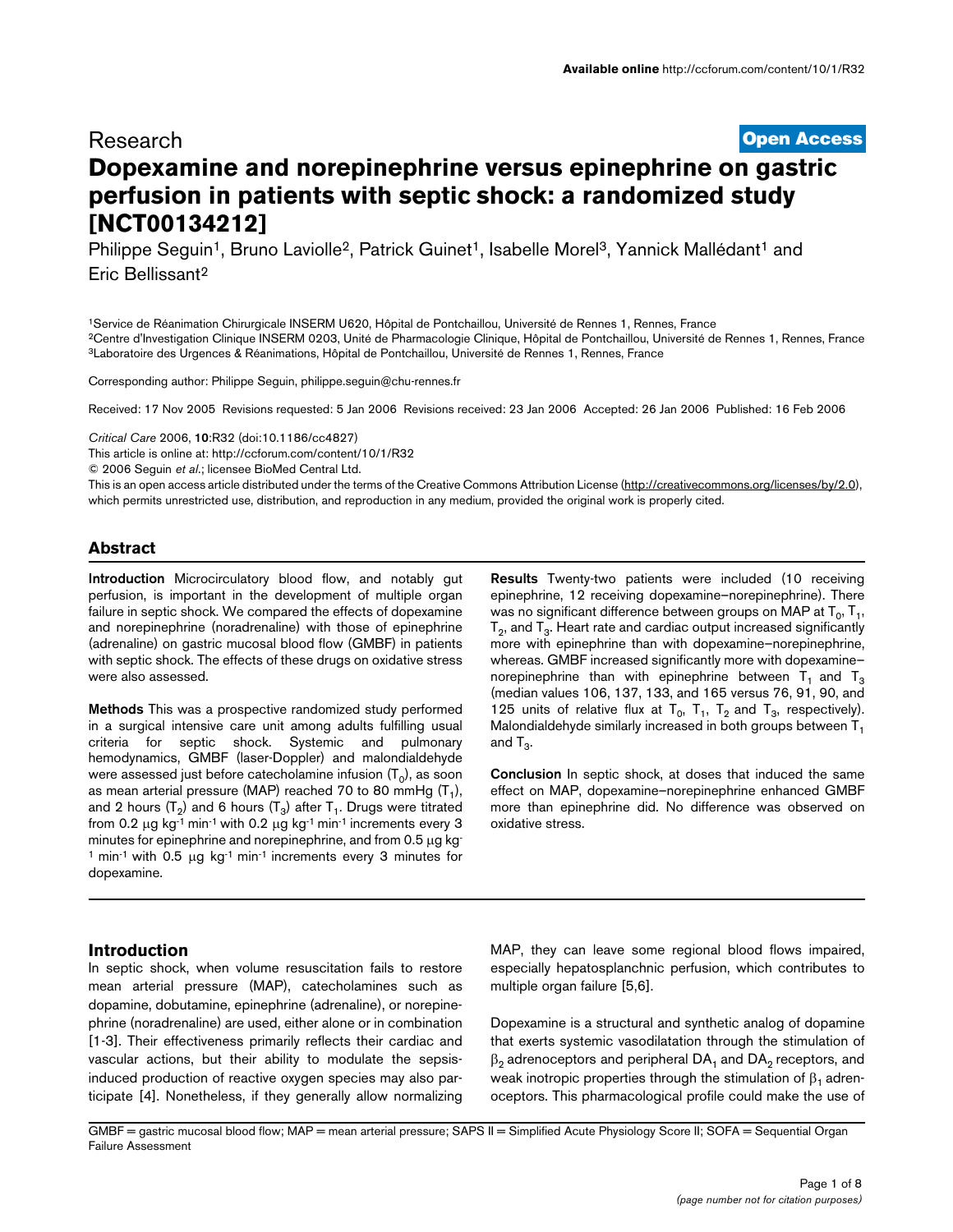dopexamine interesting in combination with norepinephrine to improve both systemic hemodynamics and microcirculatory blood flow, notably gut perfusion. Moreover, in rats, dopexamine has been shown to exert a protective effect against the reactive oxygen species generated by an intravenous administration of xanthine followed by xanthine oxidase [7]. The main objective of the present study was therefore to compare the effects of the combination of dopexamine and norepinephrine with those of epinephrine alone on gastric mucosal blood flow (GMBF). The effects of these drugs on oxidative stress were also assessed.

#### **Materials and methods Protocol and approval**

The protocol was approved by the institutional review board for human research of our hospital (Comité Consultatif de Protection des Personnes dans la Recherche Biomédicale de Rennes) on September 5<sup>th</sup> 2001 (Reference number: 01/34-355). The study was prospective, randomized, and openlabeled, and was performed on two parallel groups. It was conducted in a 21-bed surgical intensive care unit in a university hospital. Informed consent was obtained from each patient or next of kin.

#### **Patients**

#### *Inclusion criteria*

Adults aged over 18 years were included if they fulfilled the following:

(1) Evidence of infection.

(2) At least three of the following criteria: temperature more than 38.0°C or less than 36.5°C, respiratory rate more than 20 breaths per minute or arterial pressure in  $\mathrm{CO}_2$  (Pa $\mathrm{CO}_2$ ) less than 32 mmHg or mechanical ventilation, heart rate more than 90 beats per minute, white blood cell count more than 12,000 per mm<sup>3</sup>or less than 4,000 per mm<sup>3</sup>.

(3) At least two of the following criteria: plasma lactate more than 2 mmol per liter or unexplained metabolic acidosis (pH < 7.3), hypoxemia defined by arterial pressure in oxygen (PaO<sub>2</sub>) less than 70 mmHg at room air or a ratio of  $PaO<sub>2</sub>$  to fractional inspired oxygen (FiO $_2$ ) of less than 280 mmHg (or less than 200 mmHg if pneumonia was the source of sepsis) or a need for mechanical ventilation, urine output less than 30 ml per hour for at least 2 hours despite a fluid challenge of at least 500 ml, a platelet count of less than 100,000 per mm<sup>3</sup> or a decrease of 50% from a previous value or unexplained coagulopathy (prothrombin time less than 60% and elevated fibrin degradation products more than 10 µg per ml).

(4) Systolic blood pressure less than 90 mmHg despite an optimal volume loading defined by a pulmonary capillary wedge pressure more than 14 mmHg.

#### *Non-inclusion criteria*

Pregnant women and patients who had a history of esophageal or gastric disease were not included; neither were patients with a history of esophageal or gastric surgery.

### **Data collection at inclusion**

The following data were recorded at inclusion: general characteristics (age, weight, height, and sex); severity of illness assessed by vital signs, Simplified Acute Physiology Score II (SAPS II), and Sequential Organ Failure Assessment (SOFA) score; and interventions including administered drugs, volume of fluid infusion during the previous 24 hours, and mechanical ventilation conditions. Moreover, blood samples were drawn for hematological and biochemical analyses and blood cultures, and specimens from the site of infection were collected systematically.

#### **Investigated variables**

#### *Systemic and pulmonary hemodynamics*

All patients had an arterial catheter (Seldicath 4F 3874 13; Plastimed Laboratories, Saint-Leu-La-Forêt, France) and a pulmonary arterial catheter (ref. 831F35; Baxter Healthcare Corporation, Irvine, CA, USA) connected to a monitor (7000/SC 9000XL; Siemens-Elema AB, Solna, Sweden) allowing measurements of heart rate and arterial pressures (systolic and diastolic systemic arterial pressures, right atrial pressure, systolic and diastolic pulmonary arterial pressures, and pulmonary capillary wedge pressure). Calibration was performed with reference to the mild axillary line. Pulmonary capillary wedge pressure was measured at the end of expiration. Cardiac output was measured by thermodilution in triplicate with 10 ml of ice-cold (less than 5.0°C) 5% dextrose solution injected asynchronously with the respiratory cycle. MAP and mean pulmonary arterial pressure, stroke volume, and systemic and pulmonary vascular resistances were calculated from standard formulae.

#### *Gastric mucosal blood flow*

GMBF was assessed with a laser-Doppler flowmeter (Periflux PF3; Perimed, Stockholm, Sweden) as described previously [8,9]. In brief, the laser light is conducted and transmitted to the tissue by an optic fiber (probe 324). Two signals are available for external recording. One signal is proportional to the number and velocity of the red blood cells moving in the measured volume (about 1 mm3) and the other allows the determination of whether the optical probe is making adequate contact with tissue surface. The flow value is expressed in units of relative flux (perfusion units). Calibration was performed against a standard latex solution before the start of measurements, as recommended by the manufacturer. Then the laser-Doppler probe was pushed through the noose into the stomach, the position being checked with X-rays. All patients had simultaneously a nasogastric tube suctioning at - 60 mmHg. The laser-Doppler signal was recorded on a computer. Special care was taken to ensure persistent contact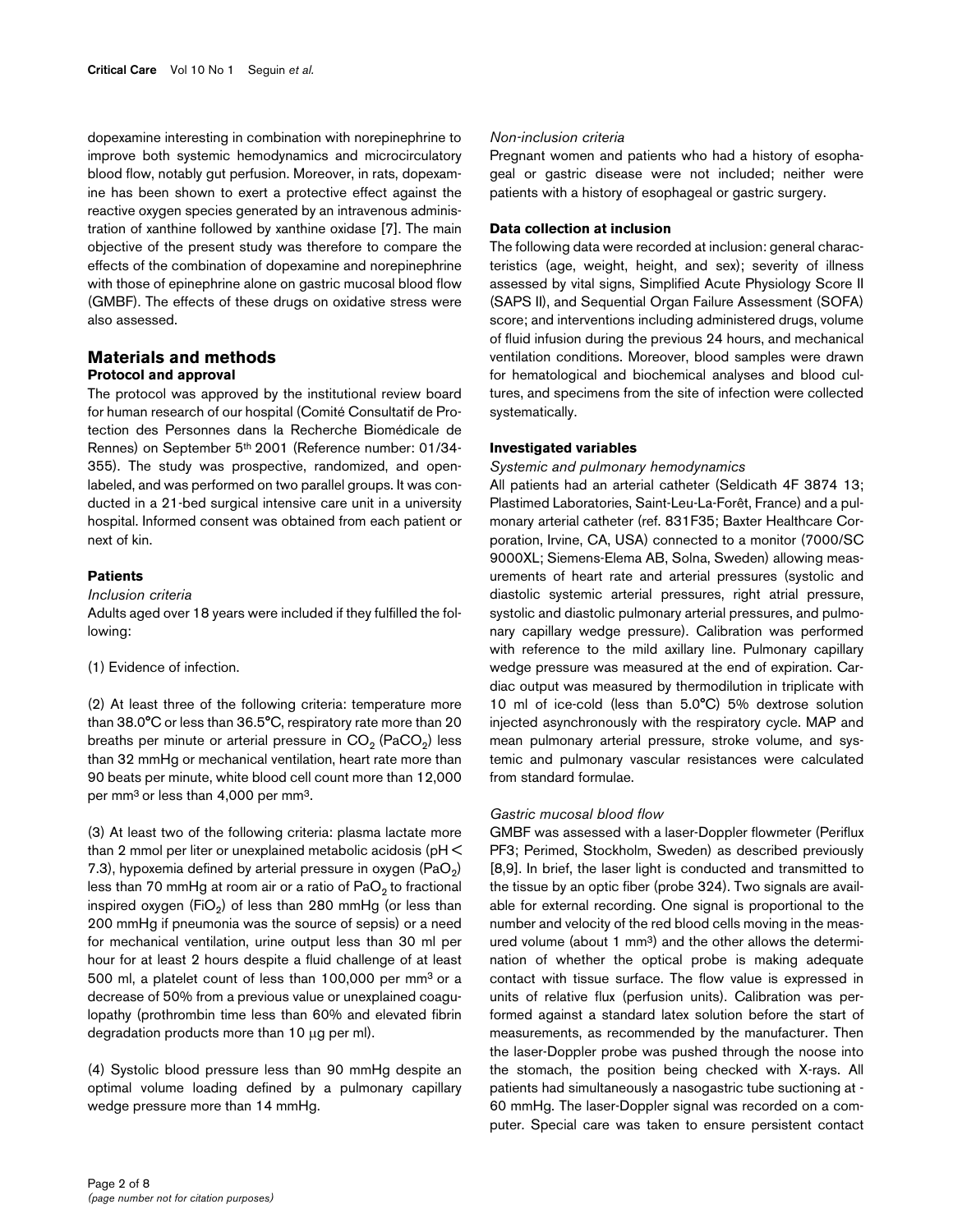

Algorithm of doses adaptation in the two groups. MAP, mean arterial pressure.

between the probe and the gastric mucosa. The ratio between GMBF and cardiac output was calculated.

#### *Blood gases and arterial lactate*

Arterial and mixed venous blood gases were determined from samples collected anaerobically in heparinized plastic syringes through the arterial and distal port of the pulmonary artery catheter, respectively. Samples were analyzed within 15 minutes by a co-oximeter (Abl 725; Radiometer, Copenhagen, Denmark) to determine arterial and mixed venous oxygen tension and saturation, as well as arterial lactate concentration (enzymatic dosage). Arterial and mixed venous oxygen content, oxygen delivery, and oxygen consumption were calculated from standard formulae.

#### *Oxidative stress*

Oxidative stress was assessed from plasma malondialdehyde levels, as an index of lipid peroxidation induced by the generation of free radicals. Malondialdehyde concentrations were estimated by a colorimetric test with thiobarbiturate [10]. After precipitation of protein with a mixture of phosphotungstic acid and sulfuric acid, the supernatant was incubated with thiobarbiturate for one hour at 90°C. Thiobarbiturate-reactive substances were then extracted with n-butanol and the

absorbance was monitored at 535 nm. The concentrations were calculated from a calibration curve obtained by the acid hydrolysis of 1,1,3,3-tetramethoxypropane solution, generating standard concentrations of malondialdehyde. Standards were then treated with thiobarbiturate reagent and extracted with n-butanol in the same way as unknown samples. The normal value of malondialdehyde in healthy subjects was less than 4 umol per liter.

#### **Experimental protocol and treatments**

As soon as inclusion criteria had been checked and informed consent had been obtained, baseline measurements were performed, including systemic and pulmonary hemodynamics and GMBF, and blood samples were drawn  $(\mathsf{T}_0)$ . Ventilator settings were adapted for each patient so as to reach arterial oxygen saturation above 90% and a plateau pressure lower than 30 cmH2O. Patients were then randomized to receive either epinephrine alone or a combination of dopexamine and norepinephrine. The unpredictability of randomization was guaranteed by two specific procedures: the randomization list, generated with a computer, was equilibrated using unequalsized blocks and the randomization of a patient was performed by an independent pharmacist. Study treatments were administered with an automatic syringe through the intermediate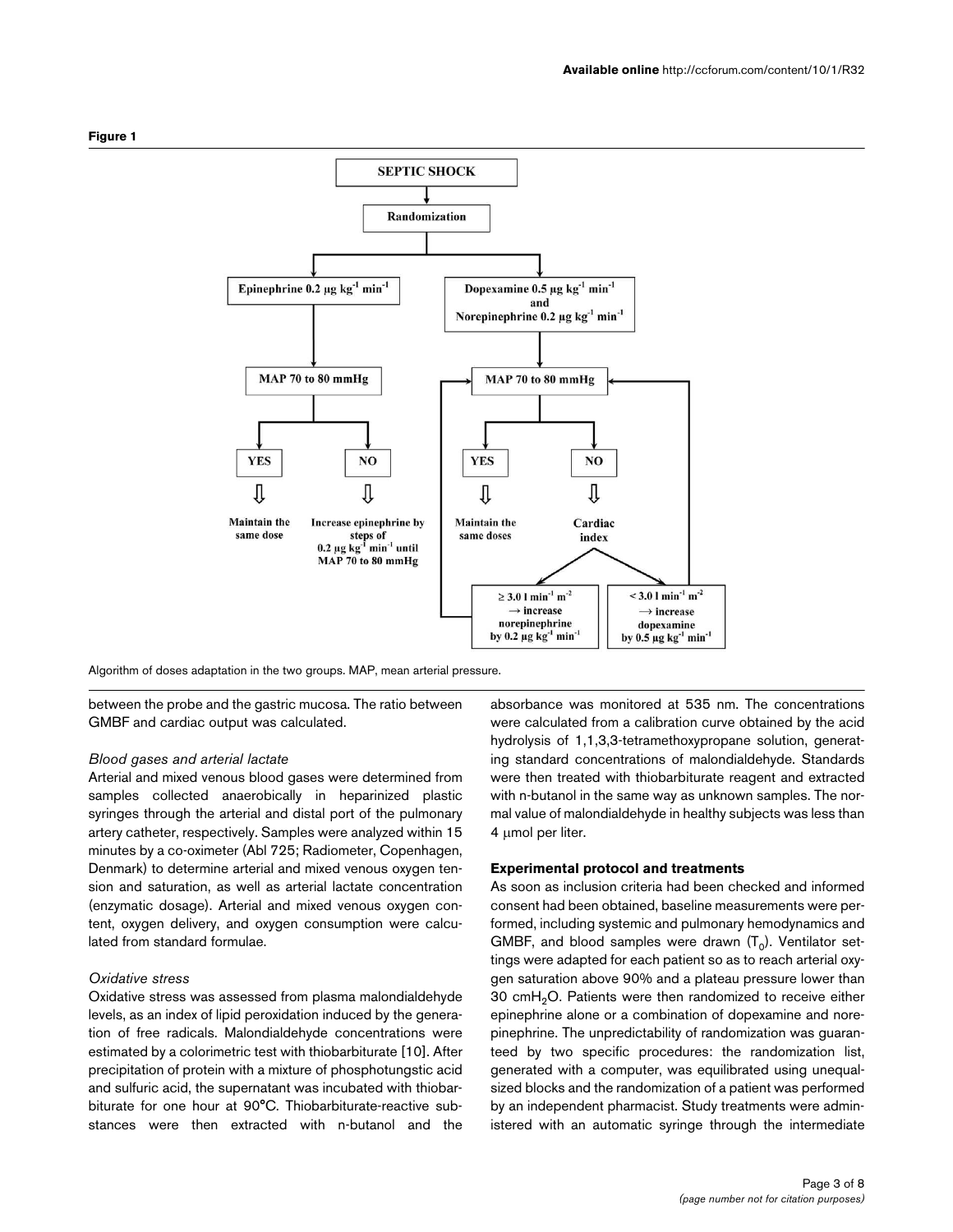#### **Table 1**

| General characteristics of study patients at inclusion |                           |                                             |       |  |  |  |  |  |  |
|--------------------------------------------------------|---------------------------|---------------------------------------------|-------|--|--|--|--|--|--|
| Parameter                                              | Epinephrine<br>$(n = 10)$ | Dopexamine-<br>norepinephrine<br>$(n = 12)$ | р     |  |  |  |  |  |  |
| Age, years                                             | $67 \pm 13$               | $65 \pm 10$                                 | 0.797 |  |  |  |  |  |  |
| Weight, kg                                             | $79 + 15$                 | $77 + 14$                                   | 0.735 |  |  |  |  |  |  |
| Height, cm                                             | $169 \pm 9$               | $168 \pm 9$                                 | 0.855 |  |  |  |  |  |  |
| Sex ratio, M/F                                         | 8/2                       | 9/3                                         | 1.00  |  |  |  |  |  |  |
| SAPS II score                                          | $56 \pm 17$               | $52 \pm 15$                                 | 0.567 |  |  |  |  |  |  |
| SOFA score                                             | $10 \pm 4$                | $10 \pm 3$                                  | 0.919 |  |  |  |  |  |  |
| Fluid infusion <sup>a</sup> , ml                       | $2,430 \pm 980$           | $2,521 \pm 1,218$                           | 0.973 |  |  |  |  |  |  |
| PaO <sub>2</sub> /FIO <sub>2</sub> , %                 | $268 \pm 103$             | $191 \pm 104$                               | 0.097 |  |  |  |  |  |  |
| PEEP <sup>b</sup> , cmH <sub>2</sub> O                 | 6                         | 7±2                                         |       |  |  |  |  |  |  |

<sup>a</sup>This corresponds to the amount of fluid infused during the previous 24 hours; bthis applies to one and four patients in the epinephrine and dopexamine-norepinephrine groups, respectively. Data are means  $\pm$  SD or number of patients.  $FIO<sub>2</sub>$ , inspired oxygen fraction; PaO<sub>2</sub>, arterial pressure in oxygen; PEEP, positive end<br>expiratory pressure; SAPS II, Simplified Acute Physiology Score II; SOFA, Sequential Organ Failure Assessment.

port of the pulmonary artery catheter. Drugs were titrated from 0.5  $\mu$ g kg<sup>-1</sup> min<sup>-1</sup> with 0.5  $\mu$ g kg<sup>-1</sup> min<sup>-1</sup> increments every 3 minutes for dopexamine and from 0.2  $\mu$ g kg<sup>-1</sup> min<sup>-1</sup> with 0.2  $\mu$ g kg<sup>-</sup> <sup>1</sup> min<sup>-1</sup> increments every 3 minutes for norepinephrine and epinephrine, until MAP reached 70 to 80 mmHg. If necessary, dopexamine and norepinephrine doses were adjusted by using cardiac output according to the algorithm in Figure 1. When MAP was above 80 mmHg, the dose of norepinephrine or epinephrine was adjusted to let MAP decrease to between 70 and 80 mmHg. Once the target MAP had been obtained, the treatment was maintained at the same doses, and the same measurements as at baseline were performed (T<sub>1</sub>). No adjustment of fluid infusion or mechanical ventilation was allowed during this first study period (namely between  $T_0$  and T<sub>1</sub>). The same variables were measured two hours (T<sub>2</sub>) and six hours  $(\mathsf{T}_3)$  later. During this second study period (that is, between  ${\sf T_1}$  and  ${\sf T_3}$ ), fluid loading and doses of catecholamines were adjusted to maintain a pulmonary capillary wedge pressure of more than 14 mmHg and MAP between 70 and 80 mmHg, respectively.

#### **Sample size**

Sample size estimation was based on GMBF data from our previous study, in which the standard deviation of GMBF was 160 units at inclusion [9]. In the actual protocol, 20 patients were planned to be included so as to detect a difference between the two groups of 240 units with a type I error of 5% and a power of 95%.

#### **Statistical analysis**

Statistical analysis was performed with SAS statistical software V8.02 (SAS Institute, Cary, NC, USA). Data are presented as means  $\pm$  SD for normally distributed variables and as medians (25th – 75th centiles) for non-normally distributed variables. The homogeneity of pretreatment  $(\mathsf{T}_0)$  mean values between groups was tested with Student's *t* test or Wilcoxon's rank sum test when needed. Comparisons of treatment mean values between groups over the second study period (that is, between  ${\sf T}_1$  and  ${\sf T}_3$ ) were performed with a twoway (time, treatment) analysis of covariance (mixed model), the analysis being adjusted on baseline values. In case of a significant time–treatment interaction, treatment effect was assessed time by time by a one-way analysis of covariance similarly adjusted on baseline values. For non-normally distributed variables a non-parametric repeated-measures analysis, also adjusted on baseline values (mixed model), was performed on ranked data. For all analyses, *p* < 0.05 was considered to be significant.

#### **Results**

A total of 22 patients were randomized (10 received epinephrine, and 12 received dopexamine–norepinephrine) between March 25<sup>th</sup> 2002 and March 17<sup>th</sup> 2004. Two patients (one in each group) were excluded from the analysis on the main endpoint because of inadequate location of the laser-Doppler probe, and two patients (one in each group) could not be investigated at  $T_3$  because of the need for prompt surgical management to control the source of sepsis.

#### **General characteristics of study patients at inclusion**

There was no significant difference between the groups in age, weight, height, sex ratio, SAPS II, SOFA, volume of fluid infusion during the previous 24 hours, and mechanical ventilation conditions (Table 1). The origin of sepsis was essentially peritonitis (six patients in the epinephrine group and nine patients in the dopexamine–norepinephrine group). The infection was not microbiologically documented in one patient in the epinephrine group and in two patients in the dopexamine– norepinephrine group. Mortality rates at days 28 and 90 were 3/10 (30%) and 4/10 (40%), respectively, in the epinephrine group, and 2/12 (17%) and 3/12 (25%), respectively, in the dopexamine–norepinephrine group.

The median (25th – 75th centiles) delay between randomization and stabilization of MAP at the target level was 60 minutes (50 – 80 minutes) and 70 minutes (60 – 140 minutes) in the epinephrine and dopexamine–norepinephrine groups, respectively ( $p = 0.078$ ). Median catecholamine doses ( $\mu$ g kg<sup>-1</sup> min-<sup>1</sup>) at the three times of investigation were 0.17 (0.14 to 0.19) at T<sub>1</sub>, 0.19 (0.14 to 0.24) at T $_{2}$  and 0.19 (0.18 to 0.21) at T $_{3}$ for epinephrine, 0.51 (0.48 to 0.53) at  ${\sf T_1}$ , 0.51 (0.49 to 0.53) at  $T_2$  and 0.51 (0.50 to 0.55) at  $T_3$  for dopexamine, and 0.20 (0.11 to 0.60) at T<sub>1</sub>, 0.20 (0.12 to 0.69) at T<sub>2</sub> and 0.18 (0.11 to 0.74) at  $T_3$  for norepinephrine.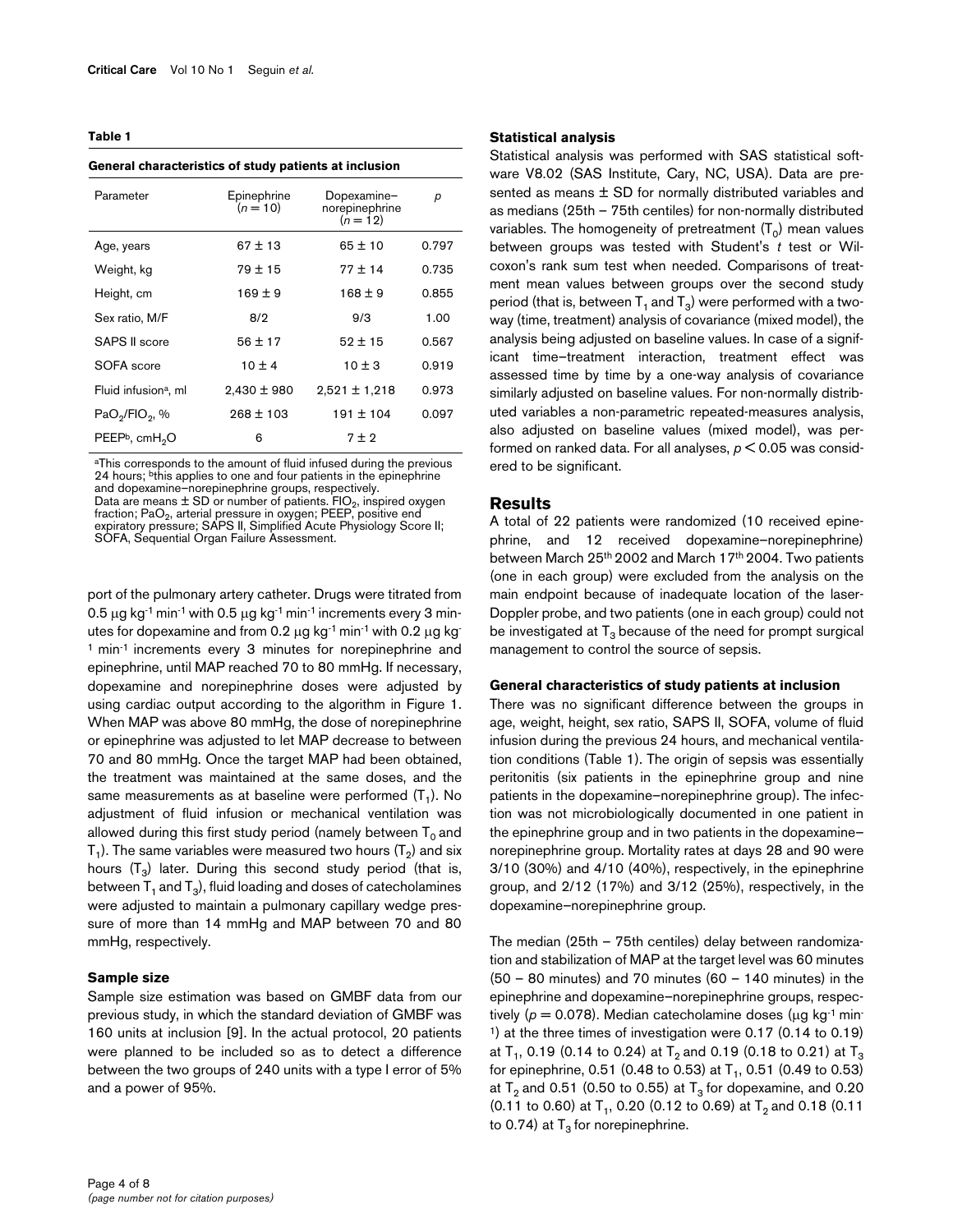#### **Table 2**

| Parameter                                     | Gro<br>up | $T_0$         | $T_1$           | T <sub>2</sub>  | $T_3$           | $\rho$<br>(time<br>effect) | $\rho$ (treatment<br>effect) | $\rho$ (interaction) |
|-----------------------------------------------|-----------|---------------|-----------------|-----------------|-----------------|----------------------------|------------------------------|----------------------|
| MAP, mmHg                                     | Е         | $52 \pm 7$    | $81 \pm 5$      | $78 \pm 4$      | $87 + 13$       | 0.225                      | 0.232                        | 0.224                |
|                                               | $D-N$     | $56 \pm 8$    | $79 \pm 8$      | $80 \pm 9$      | $80 \pm 13$     |                            |                              |                      |
| RAP, mmHg                                     | Е         | $11 \pm 3$    | $13 \pm 3$      | $12 \pm 3$      | $10 \pm 3$      | 0.028                      | 0.597                        | 0.987                |
|                                               | $D-N$     | $12 \pm 3$    | $13 \pm 5$      | $12 \pm 3$      | $10 \pm 4$      |                            |                              |                      |
| MPAP, mmHg                                    | Е         | $23 \pm 3$    | $29 \pm 6$      | $29 \pm 4$      | $27 + 5$        | 0.289                      | 0.141                        | 0.453                |
|                                               | $D-N$     | $27 \pm 6$    | $31 \pm 8$      | $28 \pm 6$      | $27 \pm 7$      |                            |                              |                      |
| PCWP, mmHg                                    | Е         | $14 \pm 4$    | $15 \pm 3$      | 15±4            | $14 \pm 3$      | 0.201                      | 0.268                        | 0.342                |
|                                               | $D-N$     | $15 \pm 4$    | $16 \pm 6$      | $14 \pm 4$      | $12 \pm 4$      |                            |                              |                      |
| HR, beats/min                                 | Е         | $94 \pm 18$   | $114 \pm 24$    | $113 \pm 12$    | $115 \pm 14$    | 0.991                      | 0.023                        | 0.699                |
|                                               | $D-N$     | $102 \pm 17$  | $108 \pm 21$    | $109 \pm 19$    | $109 \pm 18$    |                            |                              |                      |
| SV, ml                                        | Е         | $68 \pm 30$   | $92 \pm 39$     | $87 + 36$       | $81 \pm 33$     | 0.032                      | 0.531                        | 0.334                |
|                                               | $D-N$     | $67 \pm 21$   | $81 \pm 26$     | $81 \pm 18$     | $78 \pm 21$     |                            |                              |                      |
| CO, I/min                                     | E         | $6.2 \pm 2.4$ | $10.1 \pm 3.8$  | $9.8 \pm 4.1$   | $9.2 \pm 3.4$   | 0.115                      | 0.039                        | 0.454                |
|                                               | $D-N$     | $6.8 \pm 2.2$ | $8.6 \pm 2.7$   | $8.8 \pm 2.1$   | $8.4 \pm 2.6$   |                            |                              |                      |
| SVR, dyne.s/cm <sup>5</sup>                   | Ε         | $588 \pm 188$ | 635 ± 335       | 666 ± 400       | $803 \pm 438$   | 0.006                      | 0.743                        | 0.141                |
|                                               | $D-N$     | $621 \pm 412$ | 722 ± 417       | $672 \pm 275$   | 746 ± 353       |                            |                              |                      |
| PVR, dyne.s/cm <sup>5</sup>                   | Е         | $142 \pm 84$  | $122 \pm 78$    | $145 \pm 103$   | $143 \pm 111$   | 0.126                      | 0.419                        | 0.295                |
|                                               | $D-N$     | $198 \pm 207$ | 175 ± 166       | $128 \pm 40$    | 164 ± 77        |                            |                              |                      |
| $DO2$ , ml/min                                | Е         | $624 \pm 246$ | $1,142 \pm 442$ | $1,160 \pm 518$ | $1,163 \pm 415$ | 0.500                      | 0.009                        | 0.918                |
|                                               | $D-N$     | 701 ± 220     | $967 \pm 306$   | $1,021 \pm 275$ | $968 \pm 318$   |                            |                              |                      |
| $VO2$ , ml/min                                | Ε         | $180 \pm 46$  | $275 \pm 89$    | $286 \pm 53$    | $250 \pm 81$    | 0.533                      | 0.001                        | 0.527                |
|                                               | $D-N$     | $204 \pm 60$  | 178 ± 78        | $206 \pm 95$    | $219 \pm 108$   |                            |                              |                      |
| GMBF, pu                                      | Ε         | 76 (61–107)   | $91(62 - 136)$  | $90(72 - 133)$  | 125 (90-160)    | 0.084                      | 0.048                        | 0.913                |
|                                               | D-N       | 106 (93-157)  | 137 (99-198)    | 133 (114-158)   | 165 (124-190)   |                            |                              |                      |
| GMBF/CO, pu l <sup>-1</sup> min <sup>-1</sup> | Е         | $18(9-20)$    | $11(7-17)$      | $15(6-17)$      | $15(11-18)$     | 0.128                      | 0.015                        | 0.686                |
|                                               | $D-N$     | $15(10-20)$   | $17(11-25)$     | $15(10-23)$     | $18(11-39)$     |                            |                              |                      |

**Effects of epinephrine and dopexamine–norepinephrine on hemodynamics, oxygenation parameters and gastric mucosal blood flow**

Data are presented as means ± SD for normally distributed variables and as medians (25th to 75th centiles) for non-normally distributed variables. *p* values are those given by a two-way (time, treatment) analysis of covariance, the analysis being adjusted on baseline values (mixed model) for normally distributed variables or a non-parametric repeated-measures analysis, and also adjusted on baseline values (mixed model), performed on<br>ranked data, for non-normally distributed variables. CO, cardiac output: D, do mucosal blood flow; HR, heart rate; MAP, mean arterial pressure; MPAP, mean pulmonary arterial pressure; N, norepinephrine; PCWP, pulmonary<br>capillary wedge pressure; pu, perfusion units; PVR, pulmonary vascular resistances vascular resistances; VO $_{\rm 2}$ , oxygen consumption.

# **Effects of treatments on systemic and pulmonary hemodynamics and oxygenation parameters**

At baseline, there was no significant difference between the two groups whichever variable was considered (Table 2). There was also no significant difference in MAP between the two groups at  ${\sf T}_1,~{\sf T}_2,$  and  ${\sf T}_3.$  Heart rate and cardiac output increased significantly more with epinephrine than with dopexamine–norepinephrine between  $T_1$  and  $T_3$  (+5%,  $p = 0.023$  for treatment effect, and  $+13%$ ,  $p = 0.039$ , respectively). Similarly, oxygen delivery and oxygen consumption increased significantly more with epinephrine than with dopexamine– norepinephrine between  $T_1$  and  $T_3$  (+17%,  $p = 0.009$  for treatment effect, and  $+34\%$ ,  $p = 0.001$ , respectively).

# **Effects of treatments on GMBF and on the ratio between GMBF and cardiac output**

At baseline there was no significant difference in GMBF or in the ratio between GMBF and cardiac output between the two groups (Table 2). GMBF increased significantly more with dopexamine–norepinephrine than with epinephrine (medians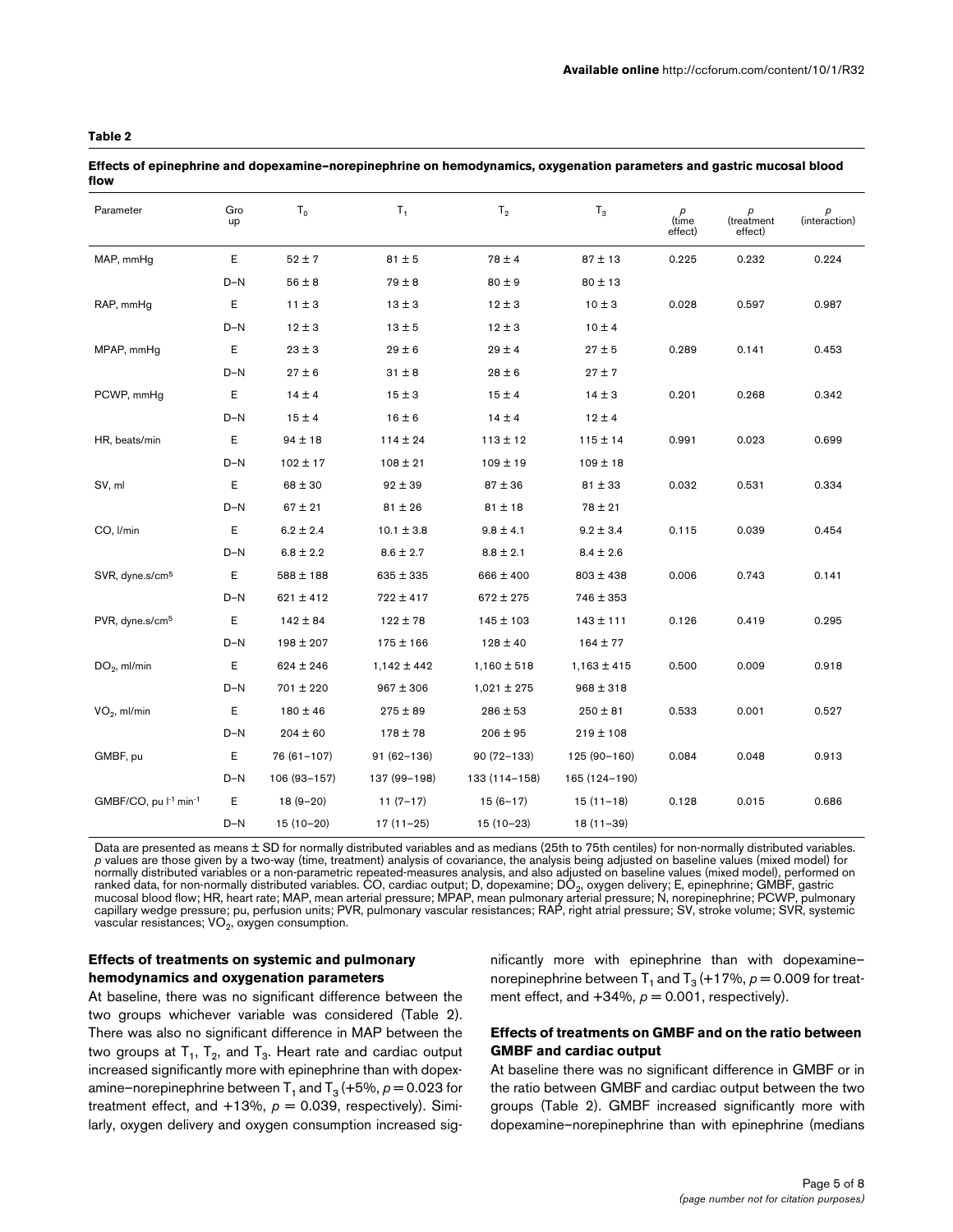

Evolution of gastric mucosal blood flow (GMBF) and ratio between GMBF and cardiac output.  $T_0$ , just before catecholamine infusion;  $T_1$ , as soon as mean arterial pressure reached 70 to 80 mmHg; T $_{\rm 2}$ , 2 hours after  ${\sf T}_1; {\sf T}_3,$  6 hours after  ${\sf T}_1.$  Data are presented as boxplots. CO, cardiac output.

106, 137, 133, and 165 compared with 76, 91, 90, and 125 units of relative flux at  $T_0$ ,  $T_1$ ,  $T_2$ , and  $T_3$ , respectively;  $p =$ 0.048 for treatment effect; Figure 2, top). The ratio between GMBF and cardiac output decreased with epinephrine, whereas it did not change with dopexamine–norepinephrine between  $T_1$  and  $T_3$  ( $p = 0.015$  for treatment effect; Figure 2, bottom).

## **Effects of treatments on arterial lactate concentration and oxidative stress**

At baseline, there was no significant difference in arterial lactate and malondialdehyde concentrations between the two groups. Arterial lactate increased with epinephrine, whereas it did not change with dopexamine-norepinephrine between  $T_1$ and  $T_3$  ( $\rho$  < 0.001 for treatment effect; Figure 3, top). Malondialdehyde similarly increased in the two groups between  $T_1$ and  $T_3$  ( $p = 0.048$  for time effect;  $p = 0.542$  for treatment effect; Figure 3, bottom).

# **Figure 3**



Evolution of arterial lactate and malondialdehyde concentrations.  ${\tt T}_0$ , just before catecholamine infusion;  ${\mathsf T}_1$ , as soon as mean arterial pressure reached 70 to 80 mmHg; T<sub>2</sub>, 2 hours after T<sub>1</sub>; T<sub>3</sub>, 6 hours after T<sub>1</sub>. Data are presented as boxplots.

# **Discussion**

The key finding of our study was that in patients with septic shock, at the same level of MAP, dopexamine–norepinephrine enhanced GMBF more than epinephrine did.

With regard to systemic hemodynamics, epinephrine induced greater heart rate, cardiac output, oxygen delivery, and oxygen consumption than the combination of dopexamine and norepinephrine. These effects express the well-known strong  $β₁$ adrenergic stimulation induced by epinephrine [2] and the more balanced cardiac and vascular effects induced by the combination of dopexamine and norepinephrine. Epinephrine also induced a significant increase in arterial lactate, as has already been shown in patients with septic shock [9,11,12]. This effect may result from splanchnic hypoxia [12,13]. However, epinephrine could also increase arterial lactate independently of a defect of cellular oxygenation by stimulation of the skeletal muscle cell Na<sup>+</sup>, K<sup>+</sup>-ATPase, which accelerates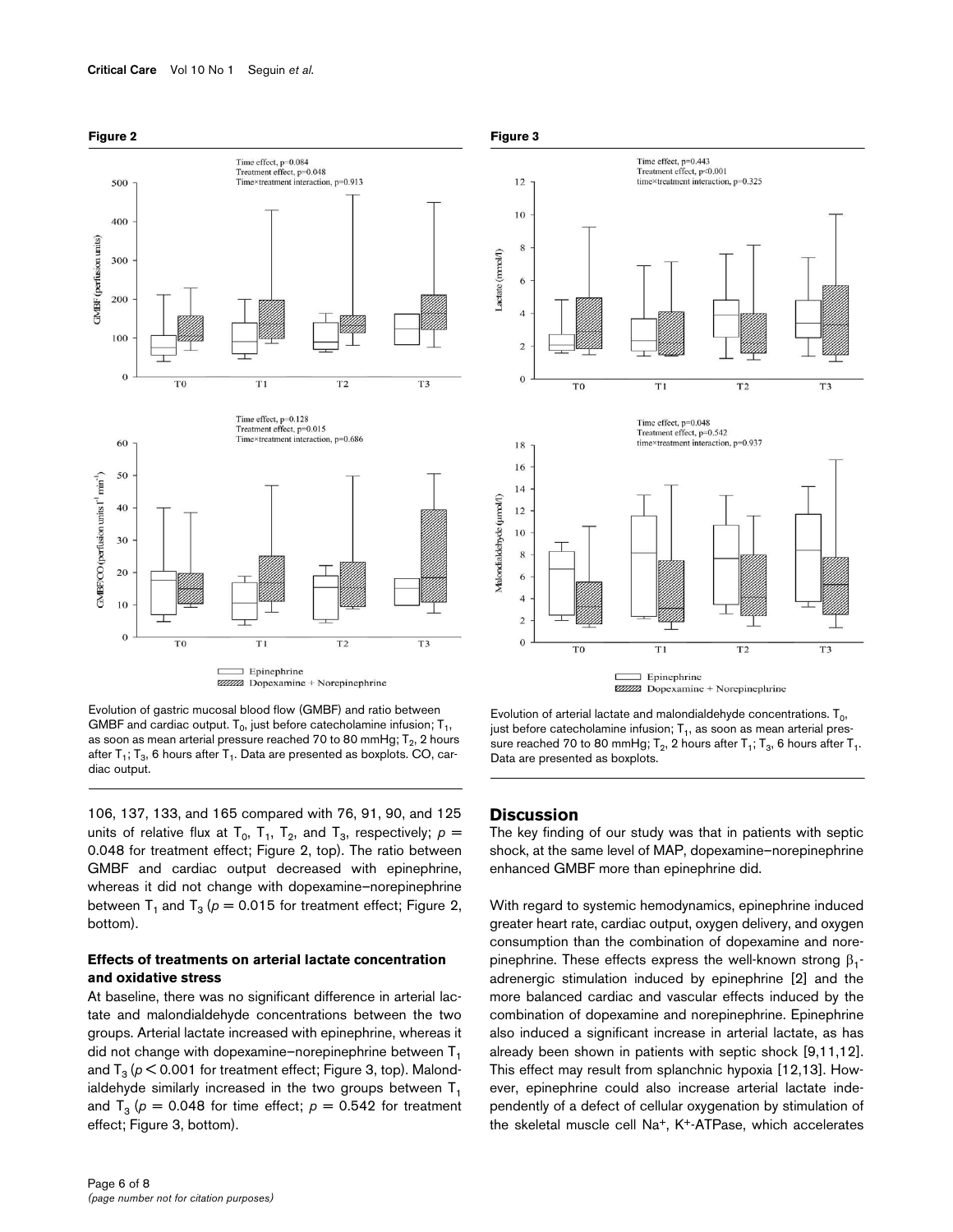aerobic glycolysis and consequently the production of lactate [[14](#page-8-0)].

The effect of catecholamines on the hepatosplanchnic perfusion of septic patients remains controversial, depending on the method used to evaluate perfusion, the region studied (extended versus limited area) and the severity of patients (sepsis, severe sepsis, or septic shock). Indeed, dopexamine infusion during sepsis and septic shock increased splanchnic blood flow, but the fractional contribution of the regional blood flow to cardiac output decreased or remained unchanged [15,16]. In patients with septic shock, dopexamine alone or in combination with another catecholamine either did not change gastric mucosal pH [16,17] or increased it [18] but did not modify the gastric mucosal–arterial  $pCO<sub>2</sub>$  gradient [17]. When using an original method to evaluate gastrointestinal mucosal perfusion (reflectance spectrophotometry), dopexamine infusion was shown to markedly improve the hemoglobin oxygen saturation of gastric mucosa [17]. However, these results were observed in uncontrolled studies. When patients with septic shock previously treated by norepinephrine were randomized to receive either dopexamine or dobutamine, the gastric mucosal–arterial  $pCO<sub>2</sub>$  gradient was improved similarly in the two groups [19]. Similar conflicting results exist on the effects of epinephrine on intestinal perfusion in sepsis. Epinephrine infusion was found to decrease splanchnic blood flow, decrease gastric mucosal pH, and increase the gastric mucosal–arterial  $pCO<sub>2</sub>$  gradient [15]. However, two studies found that GMBF, assessed as in our study by laser-Doppler flowmetry, increased during epinephrine infusion in patients with septic shock [8,9].

In the present study, both epinephrine and the combination of dopexamine and norepinephrine durably increased GMBF, but this effect was more pronounced with the combination of dopexamine and norepinephrine. The ratio between GMBF and cardiac output decreased during epinephrine infusion, whereas it did not change during dopexamine–norepinephrine infusion. Indeed, in comparison with dopexamine–norepinephrine, the increase in cardiac output allowed by epinephrine was not totally distributed to the gastric mucosa, as shown by a marked increase in estimated gastric mucosal resistance (MAP over GMBF ratio =  $+41\%$  between T<sub>0</sub> and T<sub>1</sub>). In the dopexamine–norepinephrine group, estimated gastric mucosal resistance increased only slightly (+9% between  $T_0$ and  ${\sf T_1}$ ), supporting the hypothesis of a dopexamine-induced vasodilatation that counteracted the norepinephrine-induced vasoconstriction. These results are in agreement with those of experimental studies performed in septic rats demonstrating, by videomicroscopy, an improvement in intestinal mucosal blood flow during dopexamine infusion [20,21]. Our results must be interpreted in the light of the limitation of the laser-Doppler technique. Indeed, this technique does not take into account the heterogeneity of microvascular blood flow (a major characteristic of sepsis-induced microcirculatory disorders), because this technique measures the average velocity of all vessels comprised in the investigated volume [22,23]. Nevertheless, our results suggest that this technique is adapted to assess flow variations in the investigated territory under various pharmacological interventions.

The excessive production of reactive oxygen species during sepsis may be involved in cellular damage [24,25]. A recent study performed in critically ill patients showed a significant increase in oxidative stress, as assessed by plasma concentrations of thiobarbituric acid-reactant substances, both in patients with systemic inflammatory response syndrome and multiple organ failure and in non-survivors [26]. In rats, the reactive oxygen species generated by an intravenous administration of xanthine followed by xanthine oxidase induced a circulatory failure with a survival rate of 20% [5]. When the animals were pretreated by increasing doses of dopexamine, survival was enhanced to 70%. In our study, the production of malondialdehyde similarly increased in both groups and we did not find any influence of dopexamine on the production of reactive oxygen species.

### **Conclusion**

In septic shock, at doses that induced the same effect on MAP, dopexamine–norepinephrine enhanced GMBF more than epinephrine did. No difference was observed on oxidative stress. Our findings suggest that the combination of dopexamine and norepinephrine could be an interesting alternative in the treatment of the hemodynamic disturbances observed in septic shock.

#### Key messages

- In septic shock, at doses that induced the same effect on mean arterial pressure, dopexamine–norepinephrine enhanced gastric mucosal blood flow more than epinephrine did.
- The combination of dopexamine and norepinephrine could be an interesting alternative in the treatment of the hemodynamic disturbances observed in septic shock.

# **Competing interests**

The authors declare that they have no competing interests.

# **Authors' contributions**

PS conceived the study, participated in the design and execution of the study, the analysis of data and wrote the manuscript. BL participated in the execution of the study, the analysis of data and co-wrote the manuscript. PG and IM participated in the execution of the study and interpretation of the data. YM and EB supervised study planning, design, execution and analysis and co-wrote the manuscript. All authors read and approved the final manuscript.